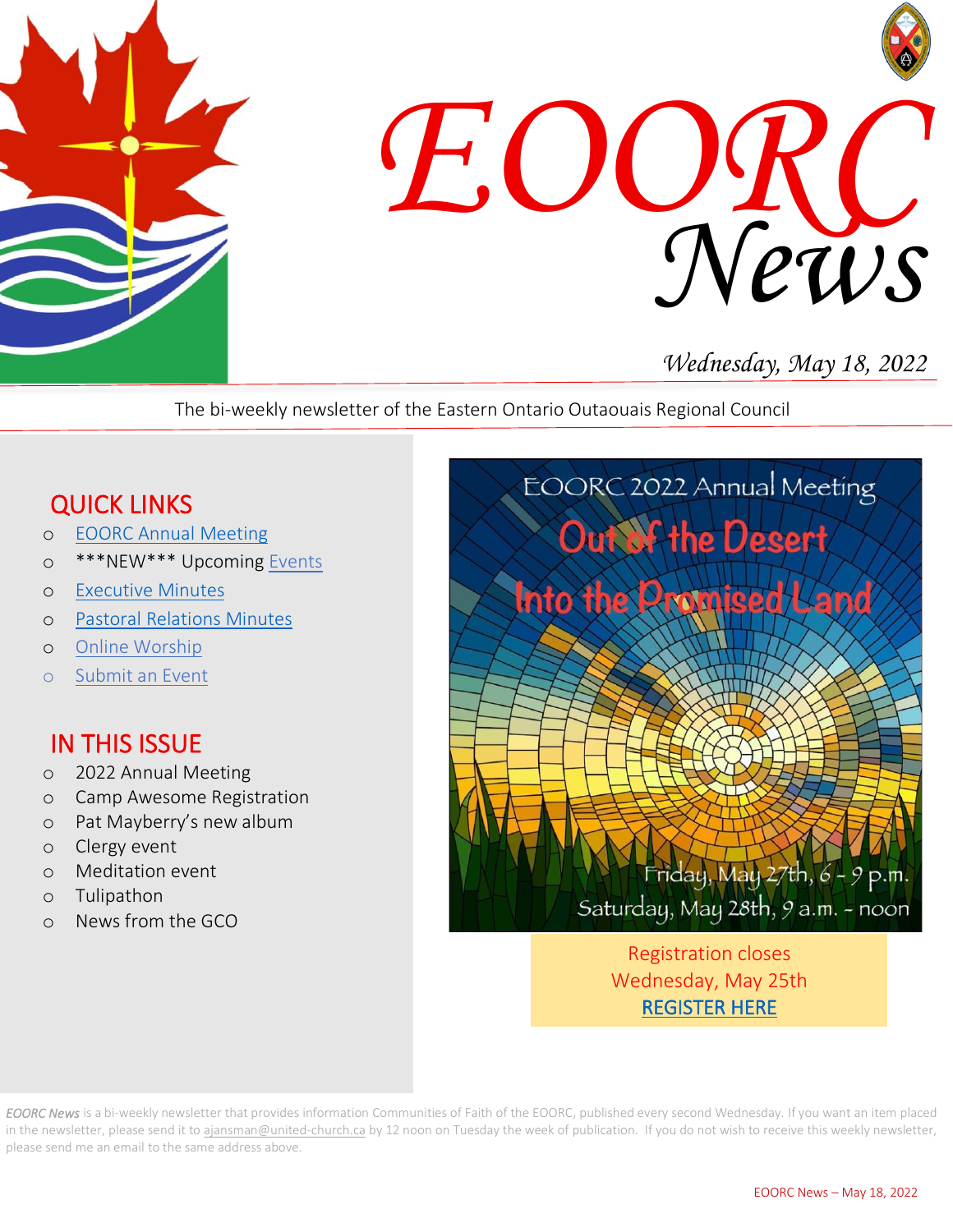### Camp Awesome Registration is OPEN!

It is time to sign-up for camp!

Do you have a child, grandchild, or family friend's child who could use a week at camp? Then take a look at the Camp Awesome programs running this summer at a United Church near you. We offer a full-day, Vacation Bible School style camp, that includes interactive learning, games, crafts, smiles and fun.

 Camp Awesome Leader In Training for those ages 14 - 15 Camper Program for those ages 4 - 12 Camp Awesome Crew for those ages 12 - 13

For more information about Camp Awesome, the program and locations for this summer, please visit our [website.](https://camp-awesome.ca/)

#### Register **HERE** for Camp Awesome



#### EOORC's own Pat Mayberry has just released a new album

"*Listening Now"* consists of 12 original songs including hymns, songs of social justice, and our relationship with nature. Listen to the title song [HERE.](https://www.youtube.com/watch?v=RuNWF8ZPYEY) The album is available both digitally and as a physical CD. Order the album [HERE.](https://www.patmayberrymusic.com/listeningnow)



International Order of Kings **Daughters** and Sons

#### Have you invited your pastor yet? July 30 – August 6, 2022

 *home from Chautauqua."* This event comes recommended by Rev. Kathryn Peate, Woodroffe United Church, who says, "*I had the opportunity many years ago to go on this retreat and it was fabulous! It is interdenominational which makes it a great opportunity to meet others in ministry in an ecumenical environment. The only cost, if things haven't changed since my time, is the travel to get to and* 

[More information](https://mailchi.mp/a3ab2a29224c/have-you-invited-your-pastor-yet?e=b637a01a85)



#### **United Church Rural Ministry Network**

www.UCRMN.ca

"Connecting rural stories with rural people across Canada" Spring Newsletter #18 of the United Church Rural Ministry Network is no[w available.](https://mailchi.mp/e94b189f671d/summer-newsletter-from-ucrmn-11600409?e=50152d7ace)

I

Canadian Christian Meditation Community presents Unified Consciousness: One Mind, One Heart with Laurence Freeman, OSB Friday, June 10, 2022, 7:00 – 9:00 p.m. \$25.00 [More Information](https://eoorc.ca/event/canadian-christian-meditation-community-plenary-session/)

*EOORC News* is a bi-weekly newsletter that provides information Communities of Faith of the EOORC, published every second Wednesday. If you want an item placed in the newsletter, please send it to [ajansman@united-church.ca](mailto:ajansman@united-church.ca) by 12 noon on Tuesday the week of publication. If you do not wish to receive this weekly newsletter, please send me an email to the same address above.